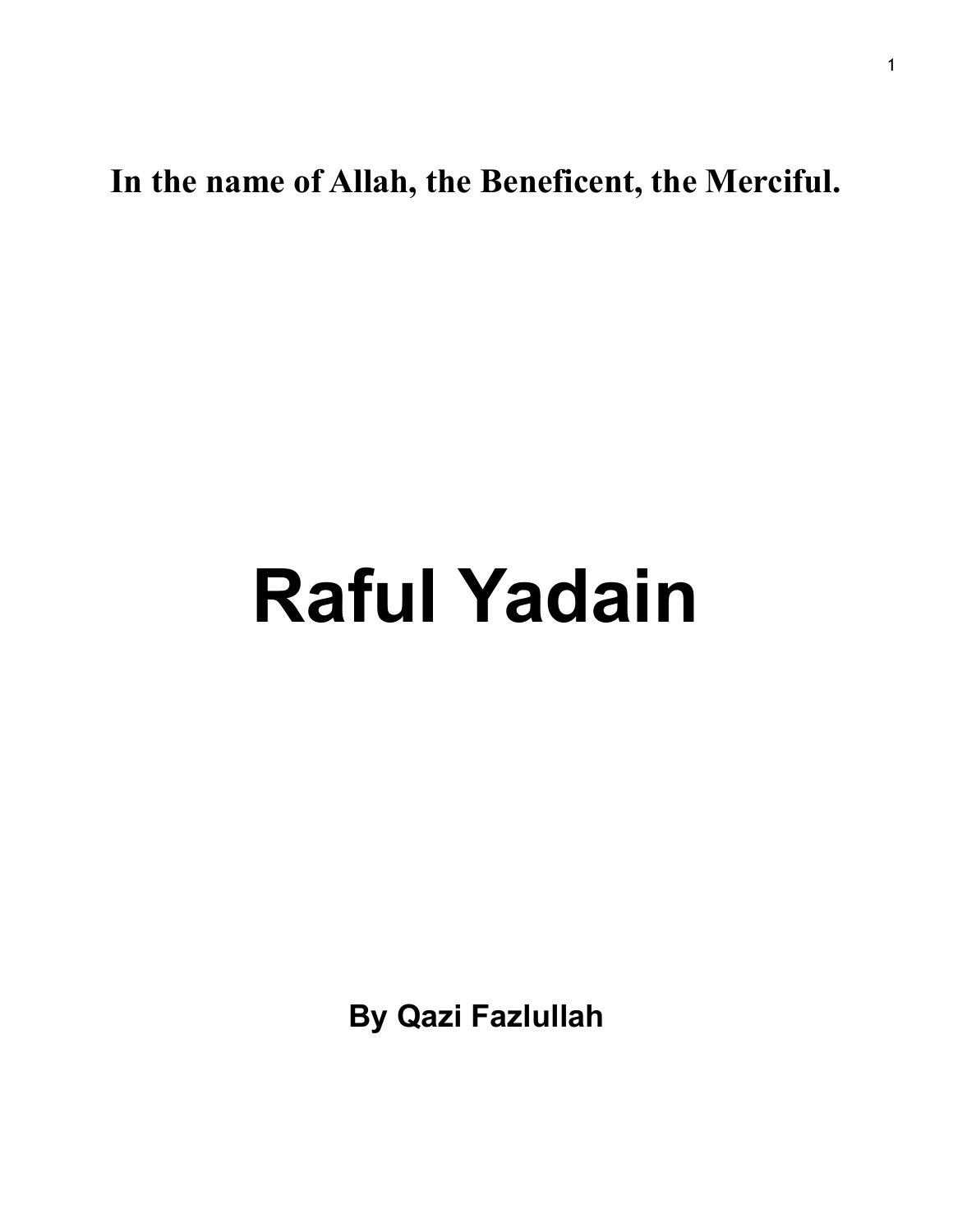Islam is the Deen of Allah, Deen of all the Messengers and the only Deen for human beings. Allah revealed this Deen. It started with Adam, processed through all the Messengers and completed with the Prophet Muhammad (SAS). Its basic concepts are one and the same, but its details are different in different times. After aqeedah (faith and belief), the prayer is the most important deed in Islam and considered the sign of Islam, the symbol and identity of a Muslim. This prayer corrects a person if it is done correctly, which is why the Sahabah (companion of the Holy Prophet) were extremely eager to learn how to pray correctly. Deen is made easy to practice. The Prophet (Saws) prayed in different ways during different times. Differences occurred amongst the jurists who strived hard and made their efforts to explain the Deen, and to apply it in a good way. If there was any conflicting issue, jurists would try to find out how to make a patch-up or to find out if one of the sources were abrogated. Holy Quran is the first basic source, related in "Tawatur"; there are rarely two conflicting verses. Mainly, the differences are in their explanations and application. In Ahaadith, very few are "Mutawatir" while the majority are "Aahad", which are "Dhanni".

As mentioned, the Prophet of Allah practiced in different ways during different times, so if there are any certain bases which prove that one of his practices were abrogated but another one remained, then there is no dispute. For the most part, the difference of opinion amongst Jurists is regarding which one is more perfect, and very rarely is their dispute concerning what is permissible and prohibited in this regard. Perhaps even if one were to say about an issue that it is prohibited, still its prohibition is not the like of a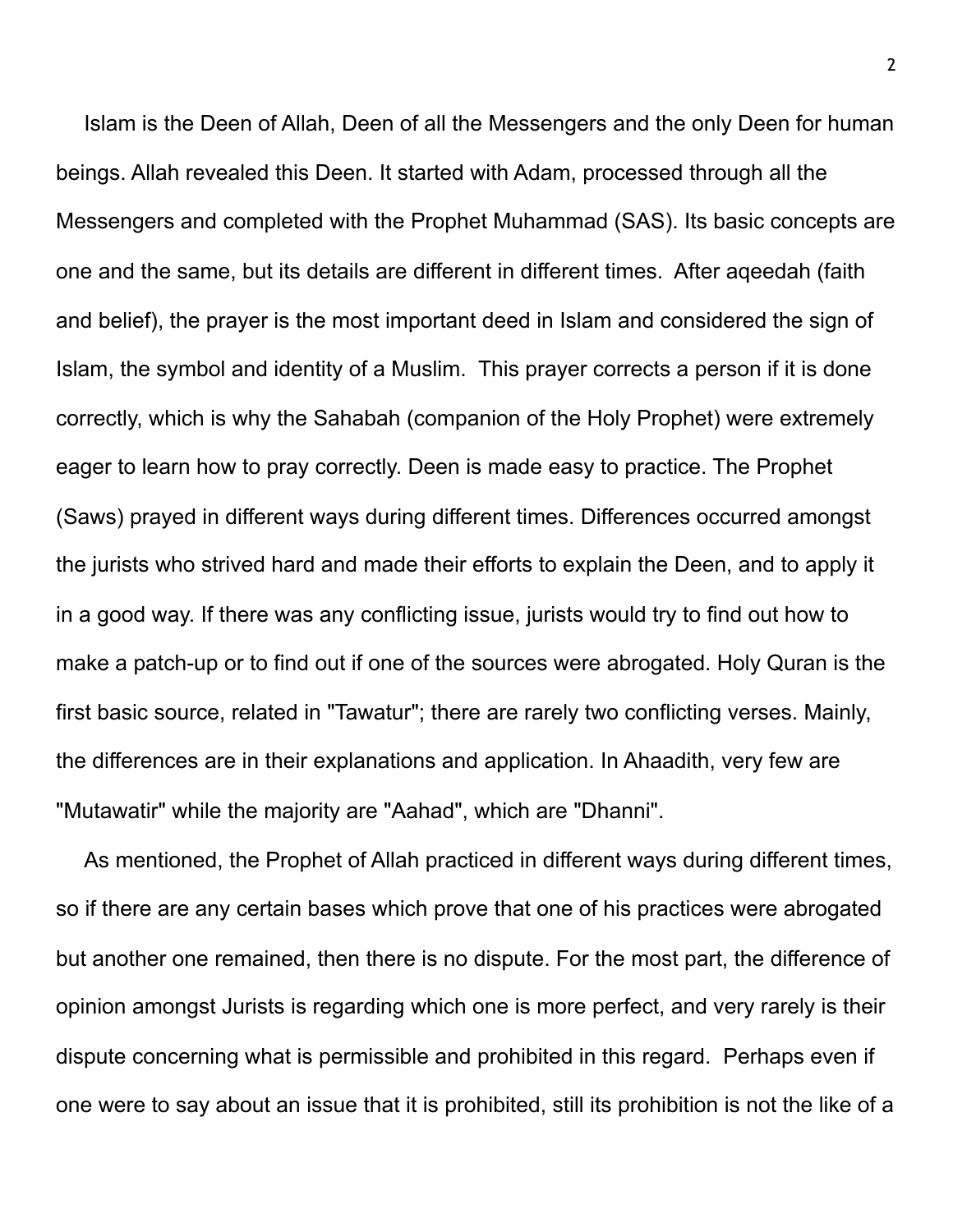prohibition proven in the text of Quran and Sunnah as that is based on a jurists' deduction and there are others who say that it is permissible or even recommended.

There are two types of issues: those concerning Shariah and those concerning Fiqh. Shariah is an issue clearly mentioned in the text of Quran and Sunnah. There is no room for ijtihad but to follow. Fiqh is derived and deduced by jurists according to the rules of deduction and according to circumstances. Sometimes they may differ with each other concerning a rule of deduction, and sometimes their circumstances are different from each other, but the second situation is mostly regarding issues other than "Ibadat" (worship). The different opinions regarding various actions in prayer are mostly differences regarding what's perfect, or of what's right and what's more perfect, but not of right and wrong. In this way, Allah (SWT) kept alive all practices of his Beloved through the different Jurists and their followers. Unfortunately, because of lack of knowledge or much commitment to what the people in a specific area do, some not only object to the practices of others, but condemn it, while that may also be the practice of the Prophet. When the practice is not known in that area and not practiced this is a result of it. For a common layman this is tolerable even though he is advised not to do so as he does not have the proper knowledge, the question is what happened to those who are known as scholars? A Hadith to be considered as "Daeef" or "Saheeh" is a very complicated science known to very few scholars in history. Based on the research of these few scholars a Hadith could be "Saheeh" to one critic and not to another. One narrator could be authentic to one and not to the other. This is the case between Bukhari and Muslim. While both are considered to be authentic they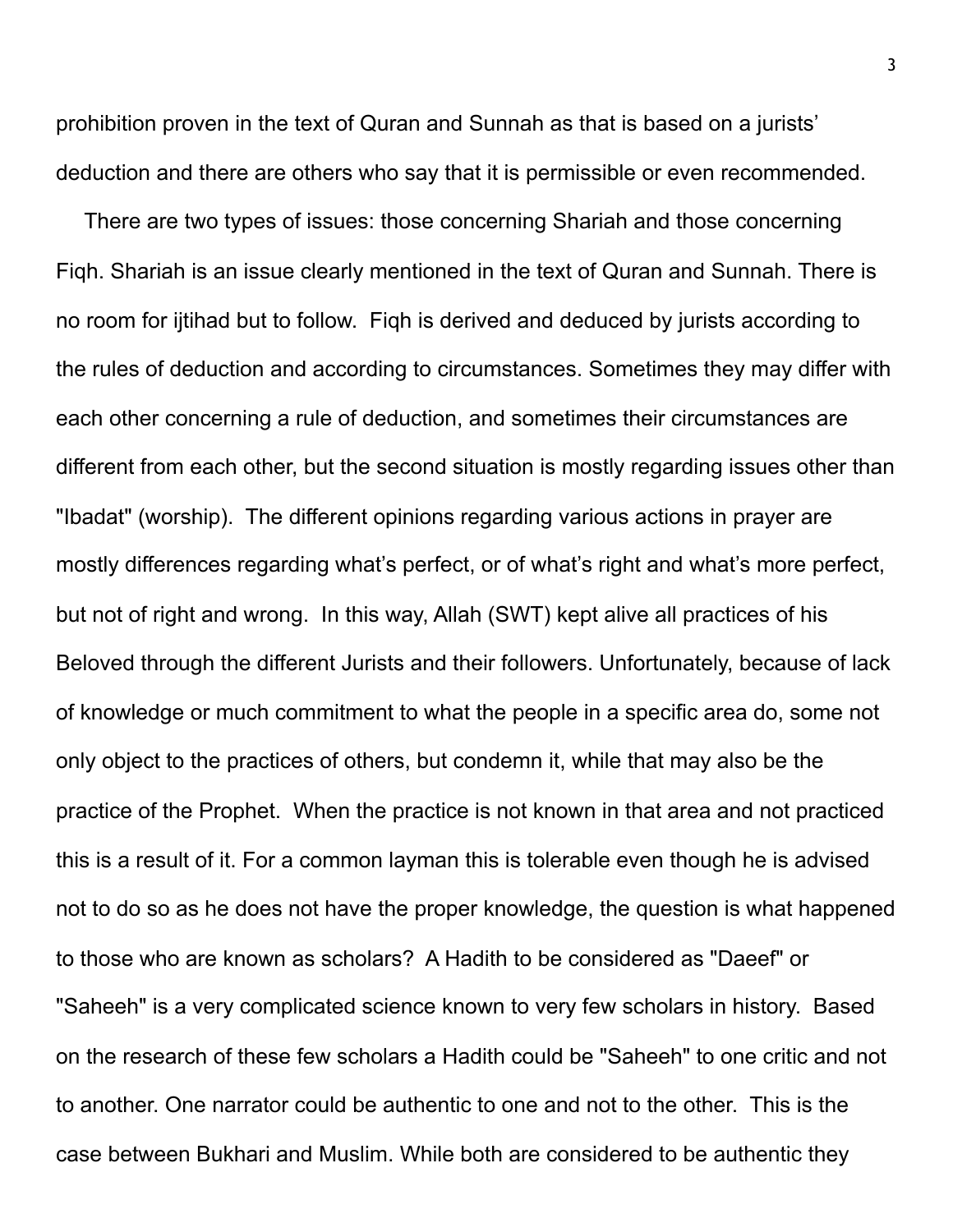differ with one another in certain Ahaadith. Another important issue is that all of the "Saheeh" Ahaadith are not in the book of Bukhari and Muslim. There are many "Saheeh" Ahaadith in other books as well. Both Bukhari and Muslim said that we did not include all "Saheeh" Ahaadith in our books though we had it. Each and every Muhaddith is a Jurist therefore he can have his own deduction, explanation, application and practice. The Muhadith can mostly include in his book those Ahaadith that corresponds to his school of jurisprudence. Due to these aforesaid reasons the Jurists have differed in opinions in this:

- 1. Where up to raise the hands?
- 2. What times to raise?
- 3. Where has to raise?

The Malikites and Shafites say that "Sunnah" is to raise the hands to the level of ones shoulders when starting the prayer as Bukhari and Muslim narrated from Ibni Umar that the Prophet use to raise his hands to the level of his shoulders when he was starting his prayer. The Hanafites say that one may raise his hands to a level where his thumbs are on equal level to the lobe of his ears which is for men only. Wa'il Ibni Hujr says that he saw the Prophet raise his hands to the level of his ears when he was entering the prayer (Muslim). Ahmad, Ishaq Ibni Rahawaih, Tahawi and Dari Qutni narrated from the Prophet that he used to raise his hands when praying so that his thumbs were to the level of his ears. Hakim and Dari Qutni relates from A'nas that I saw the Prophet when he said takbeer taking his thumbs to the level of his ears. The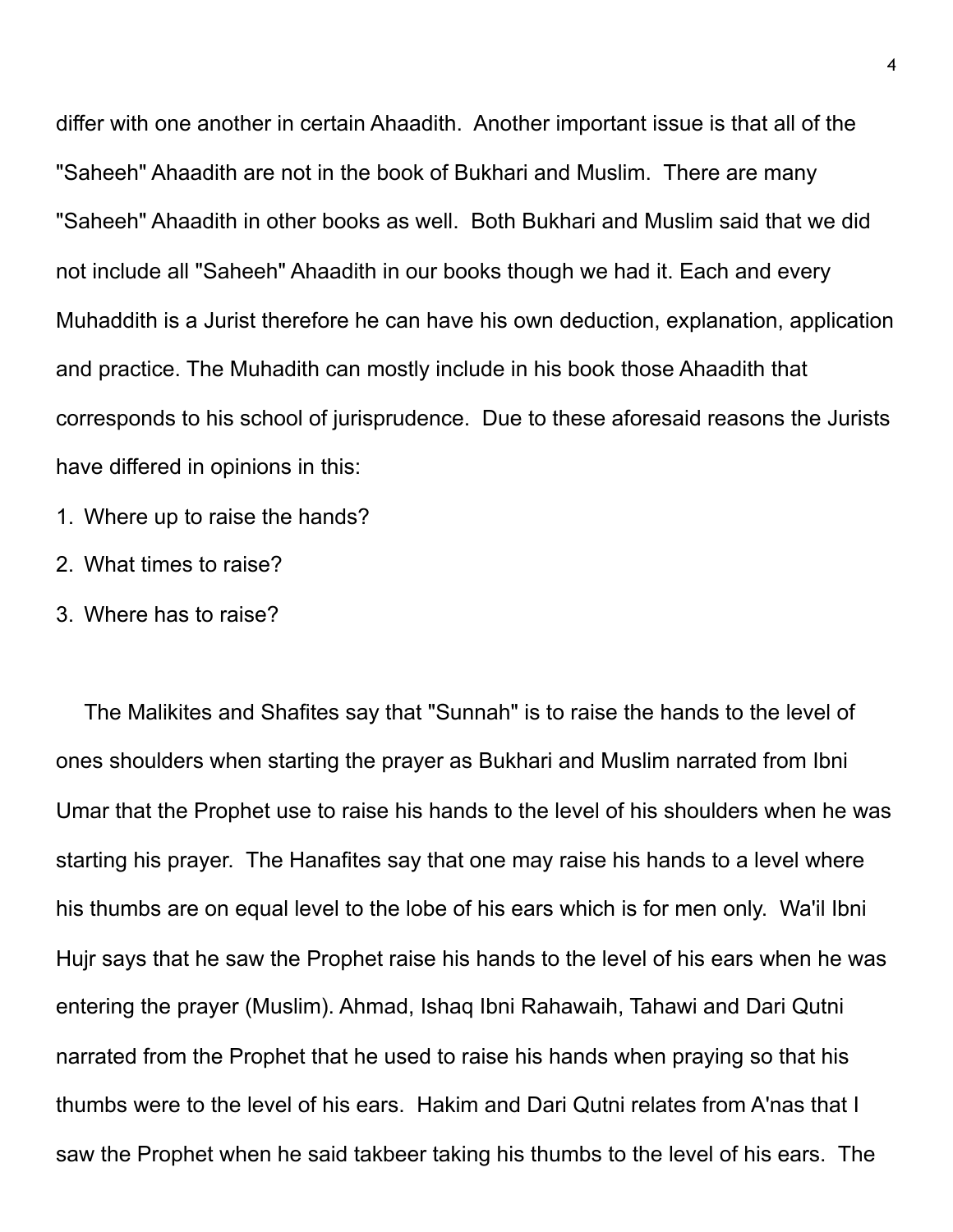Hanbalites say it is up to him to raise them to the level of his shoulders as that is the Hadith of Abu Humaid narrated by the group except Muslim and is in the Hadith of Ibni Umar, Abu Hurairah, and Ali. Also to raise them to the level of the ears as it is the Hadith of Wa'il by Muslim and in the Hadith of Malik Ibnul Huwairith by Ahmad and Muslim. Then the Hanafites say one may raise the hands first then say takbeer as raising the hands mean no greatness for anyone and takbeer means greatness for Allah alone which is likened to "Kalimah". Near the Malikites one has to raise the hands when he begins with takbeer. The Shafites and Hanbalites say, he may start its raising with the start of the Takbeer and finish with its completion, so if he said Takbeer and forgot to raise his hands, then he should not raise it as it is Sunnah and does not have "Qada". If he recalled during the middle of Takbeer he may raise his hands as much as he can. Then "Jamhoor"(Hanafites, Malikites, Shafites) say he should keep his fingers as is, meaning not open them nor join them together when raising them for Takbeer. Tirmidhi related from Abu Hurairah that the Messenger of Allah when he would raise his hands would keep them open as is. The Malikites say he should raise his hands open in a way that the back of his palms are toward the heaven like the wings of birds when they are in fear. Hanafites and Shafites say he should make his fingers inclined towards the Qiblah. Hanbalites say he should stretch his fingers and join them to each other as Abu Hurairah said that the Prophet raised his hands and stretched his hands.(Bukhari, Muslim, Abu Dawud, Tirmidhi, Nasai) Near Malikites every one should raise his voice with Takbeer-iftitah(opening Takbeer) even the one who prays alone or behind an imam. Now we are going to discuss an issue which is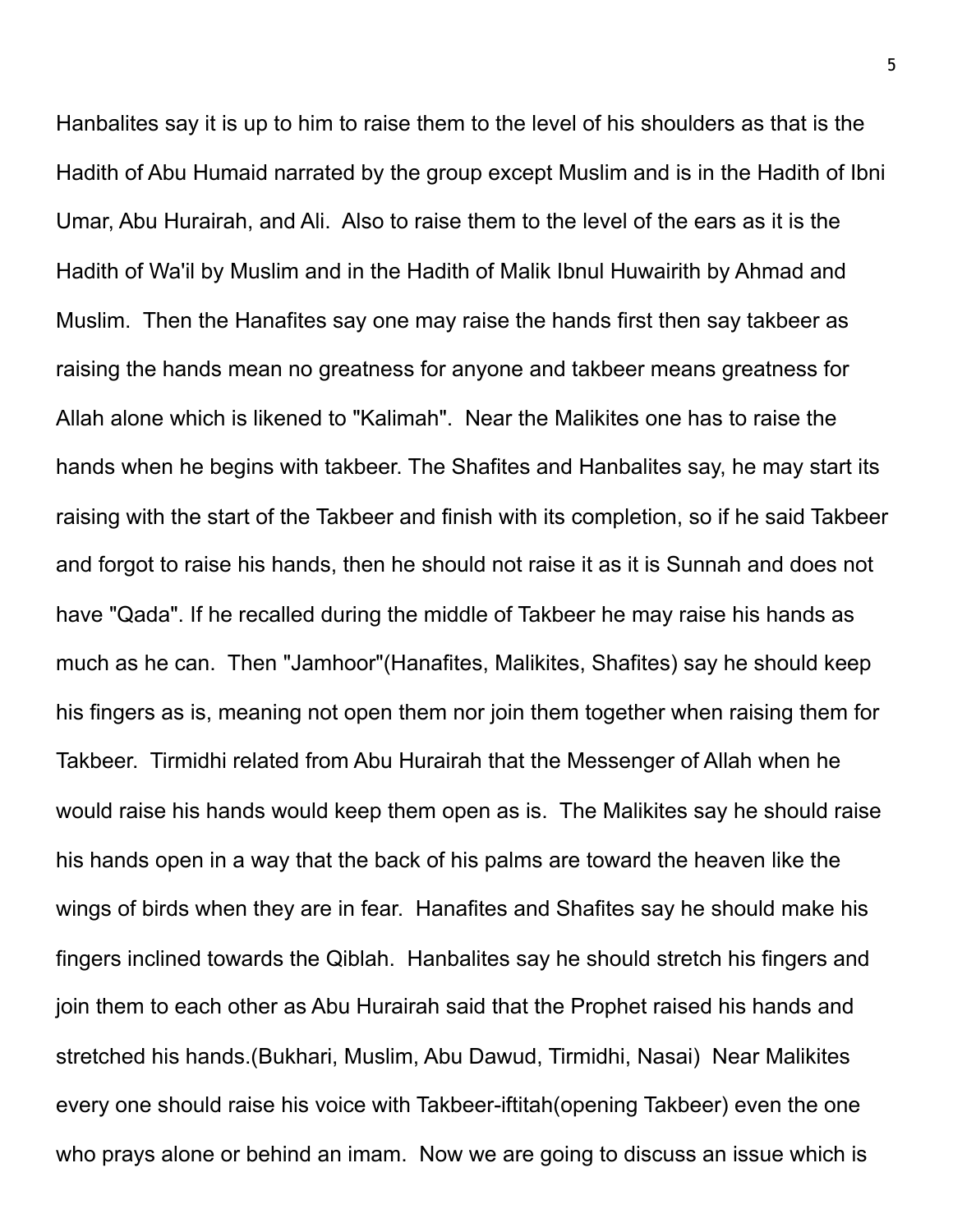much debated. That issue is regarding what is more perfect method of prayer, whether the hands should be raised in places other than "Tahreemah" also or not? Shafites and Hanbalites say yes it may be raised when going to Ruku. Imam Bukhari related this from 17 Sahabah in his book "Juz Raful Yadain" while some others from 21 Sahabah up to 50. Also some Shafites say that raising the hands are Sunnah when one stands for the third rakat as well. When we look into all these riwayaat (narrations) we find raising of the hands in different places in the prayer, for example;

- 1. Raising the hands with Tahreemah which is when one begins the prayer. There is no difference of opinion on this.
- 2. Raising the hands with Tahreemah and when coming back from ruku (bowing posture) as narrated in Muatta of Imam Malik
- 3. Raising hands with Tahreemah and when going to ruku and coming from ruku. This matter is much debated on, so much so that those who practice it condemn the ones harshly for not. The condemners make it seem like it is a matter of aqeedah (faith) or a Fard (mandatory) act not being practiced on. Imam Bukhari as well as others has mentioned this practice in their narrations.
- 4. Raising the hands with Tahreemah, going to ruku, coming back from ruku and while standing for the third rakat. Imam Bukhari has put a chapter "Raising hands when standing for the third rakat and narrated the Hadith of Ibni Umar and there is a riwayat from Abu Humaid in Abu Dawood and Tirmidhi and also a riwayat of Abu Dawood from Abu Hurairah and riwayaat from Ibni Umar and Ali which Abu Dawood narrated.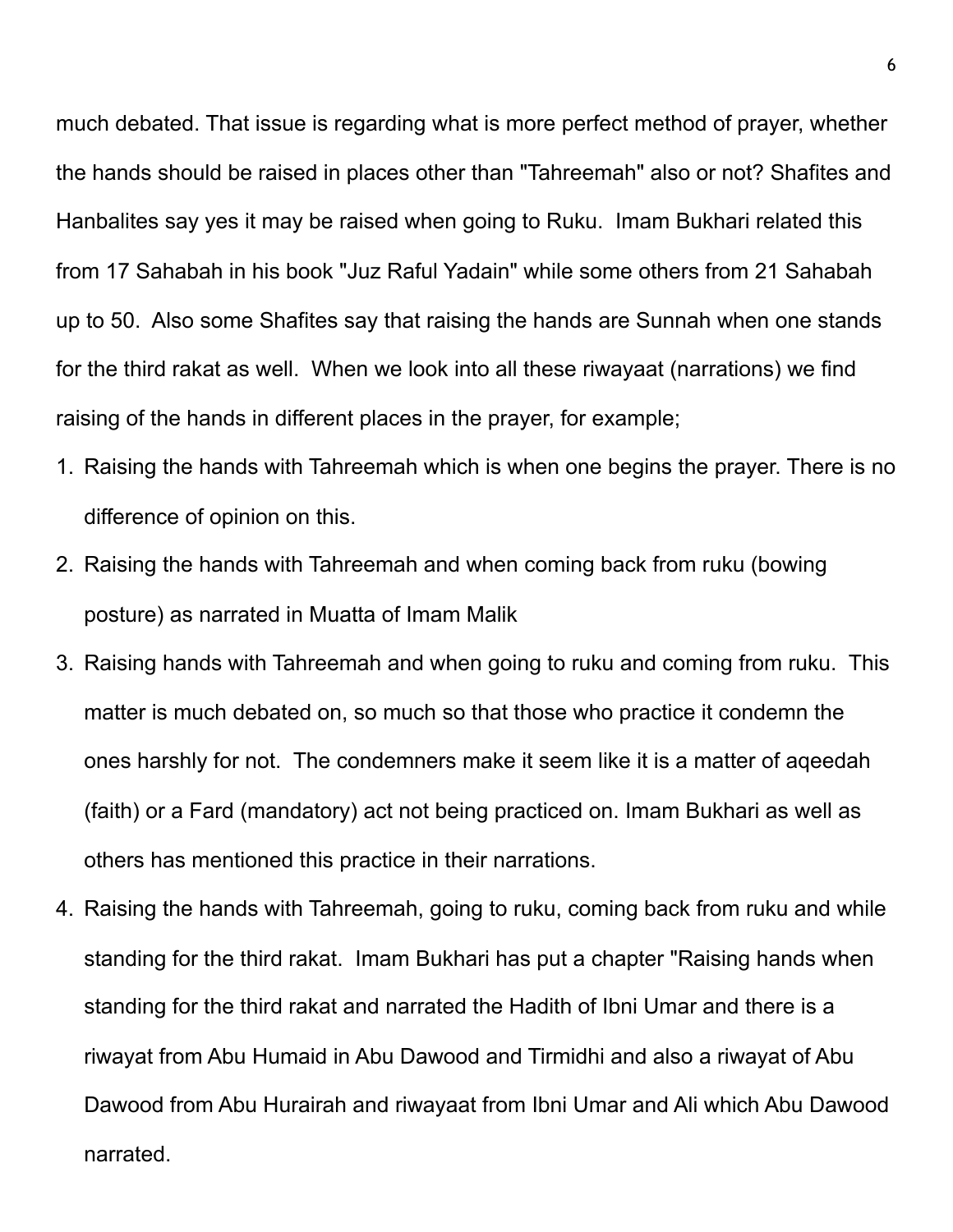- 5. Imam Nasai related a Hadith that mentions the Prophet raised his hands when going to sajdah (prostration) and when he came back from sajdah. Ibni Hajar authenticated this Hadith. Also Allamah Neemawi authenticated it. Imam Bukhari related the practice of Hasan Basri, Mujahid, Tawoos, Qais, and Hasan Ibni Muslim like this and raising the hands when going to sajdah. Nasai narrated from Malik Ibnul Hawairith, Abu Dawood and Nasai related raising of the hands from Ibni Abbas in between the two sajdahs.
- 6. Imam Tahawi in "Mushkilul Aathar" narrated raising the hands in each and every going down and coming up as Ibni Hajar related it from Imam Tahawi and a few Sahabah used to do the same as Ibni Abdul Barr said, the Sahaba are Ibni Umar, Abu Musa, Abu Saeed, Abu Darda, Anas, Ibni Abbas and Jabir. In "Tamheed" vol #9 it is said that Ta'ous and Ayub Sukhtyani used to raise hands in between the two sajdahs. Ibn Umar used to raise it with each takbeer and the same is related from Umair Ibni Habib as it is in Ibni Majah, while the authentic riwayaat in this regard are that of Ibni Umar and Malik Ibnul Huwairith. The riwayah of Ibni Umar as narrated by Bukhari from ibni Salamah from Malik from Ibni Shahab from Salim from his father i.e. Ibni Umar that the Prophet used to raise his hands to the level of his shoulders when starting the prayer and when saying takbeer for ruku and when raising his head from ruku he raised both hands like this and said Rabbana lakal Hamd and he was not doing this in sujud. The riwayah of Malik is as Bukhari narrates from Ishaq from Khalid Ibni Abdullah from Khalid from Abu Qulabah that he saw Malik ibnul Huwairith when praying say takbeer raising his hands and when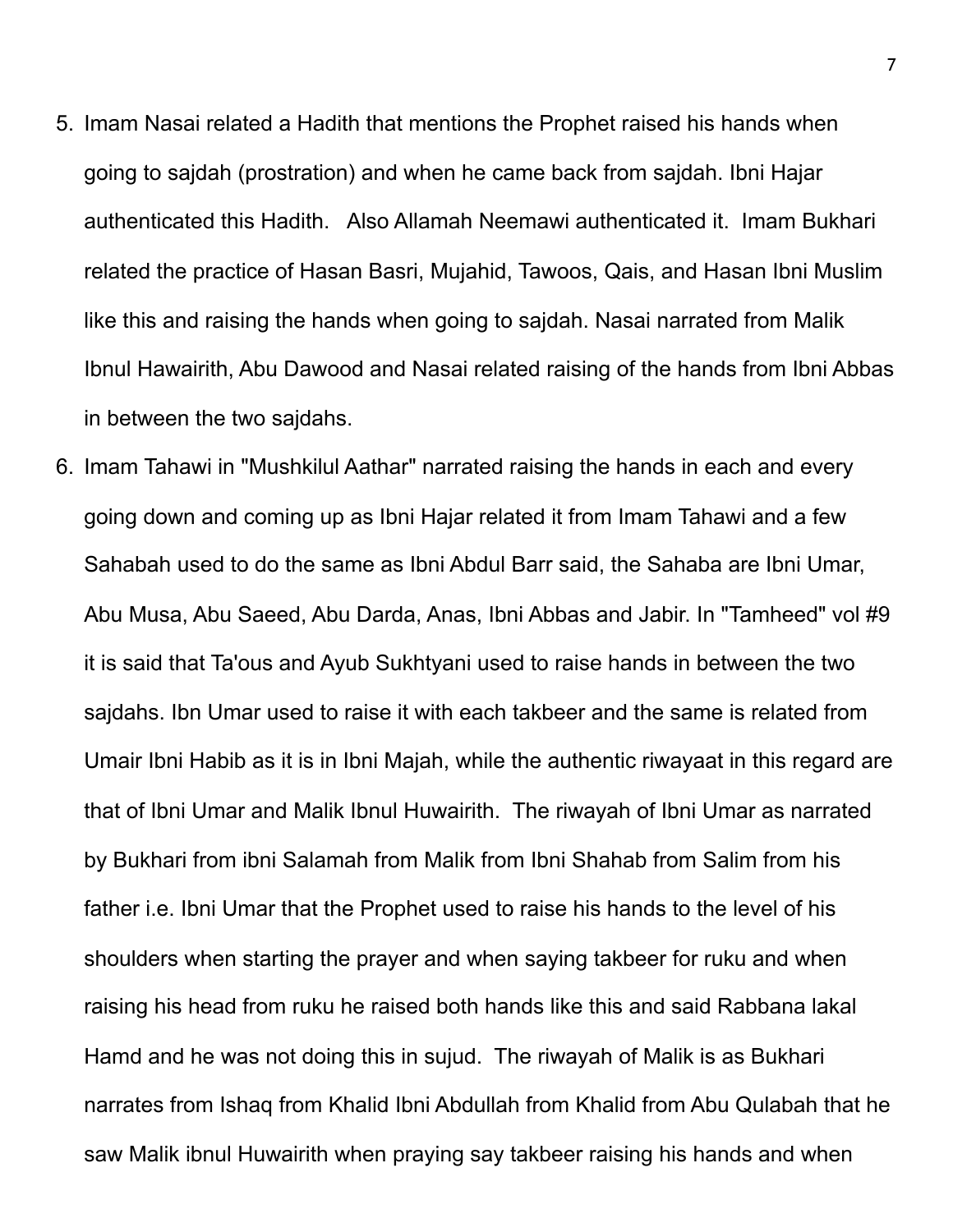intending to due ruku raise his hands and when raising his head from ruku and he used to relate from the Prophet that he used to do so. These two riwayaat are the base of those who say that hands are to be raised when one goes into ruku and when one comes back.

Those who do not say this base it on the riwayaat as follows;

1. Imam Abu Dawud, Timidhi and Nasai narrated from Al Qamah that Ibni Masud said, should I not show you the prayer of the Messenger of Allah so he prayed and did not raise his hands except for the takbeeratul iftitah (commencing the prayer) only. Tirmidhi said this Hadith is Hasan and more than one Jurist of Shahabah and Tabieen have taken it and this is the saying of Sufyan and people of "kufah". Also Ahmad and Ibni Abi Shaibah relate the same action of Ibni Masud through their chains. The narrators in different ways of this "Athar" are the narrators of Bukhari and Muslim and also of others. Ibni Hazm and Dari Qutni said that this is "Saheeh". Dari Qutni and Ibnul Qattan said that the wording and then He was not repeating (this action), they said this is said by "Wakee" but we say that the like of this is narrated by Ibnul Mubarak, Mua'wiyah Ibni Hisham, Khalid Ibni Amr, Abu Hudhaifah from Sufyan Thauri so what Dari Qutni said that Ahmad and Ibni Abi Shaibah did not narrate this wording is not correct as they related the word. Then he did not raise the hands but only once, means the same. Yes a narrator by the name of Aasim Ibni Kulaib, Ibni Mueen authenticated him and it is known from the context of the wording of Timidhi that what Ibni Mubarak said about the riwayah of Ibni Masud that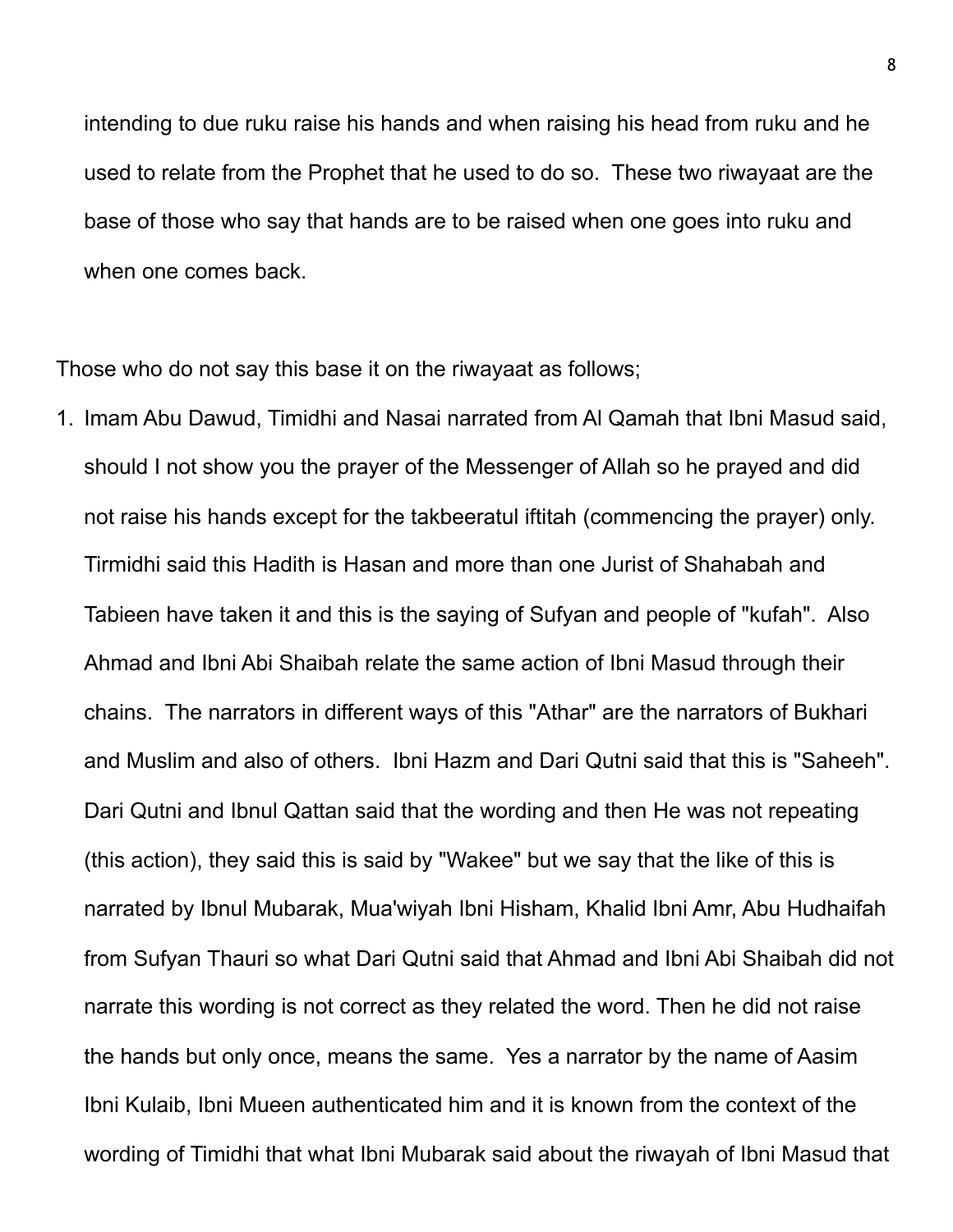is regarding his other riwayah in which he said about the Prophet and not about this riwayah of his own action as Ibnul Mubarak himself related the riwayah of this action of Ibni Masud as Nasai related.

2. Bara Ibni Aazib said the Prophet used to raise his hand when starting the prayer and then he was not doing this. (Abu Dawood) The same like is narrated by Abu Yala, Abdur Razaq, Ibni Abi Shaibah, Dari Qutni, and Tahawi also. What is said about a narrator by the name of Yazeed Ibni Abi Ziyad Al Kufi that he is daeef(weak) as he used to take words from other in his old age and Sufyan Ibni Oyainah said that I heard of him this Hadith so he did not say and then he did not do this but when I came to Kufah then he said it so I thought maybe they put it in his mouth, also there words are not there in the riwayat of Thawri, Shobah, Hushaim Al Wasiti, Zuhair Ibni Muaawiyah, Khalid Ibni Abdullah and Abdullah Ibni Idrees and Imam Bukhari said that the preserved riwayah is that of Thawri, Shobah and ibni Oyainah from Yazeed, but we say that the Daeef one is Yazeed Ibni Abi Ziyad al Qarshi al Hashimi and the Kufi one Muslim said he is truthful having no defect against being Adl. Also Ahmad Ibni Salih authenticated him (Tareekhul Asma) and Shobah said I do not care if I write Ahadith from one after that I wrote from Yazeed (Meezan). Abu Dawud said I do not know anyone who left over his riwayaat (At Tahzeeb), Sufyan Ibni Yaqoob said that some said about a weakness in his memory. Also Bukhari narrated from him a "Taleeq" and what they said that there words are not there from anyone except this Yazeed therefore it is not right as Abu Yala related the like of this, and from Hushaim also this is narrated in Jami ul Masaneedi wassunan. Abdur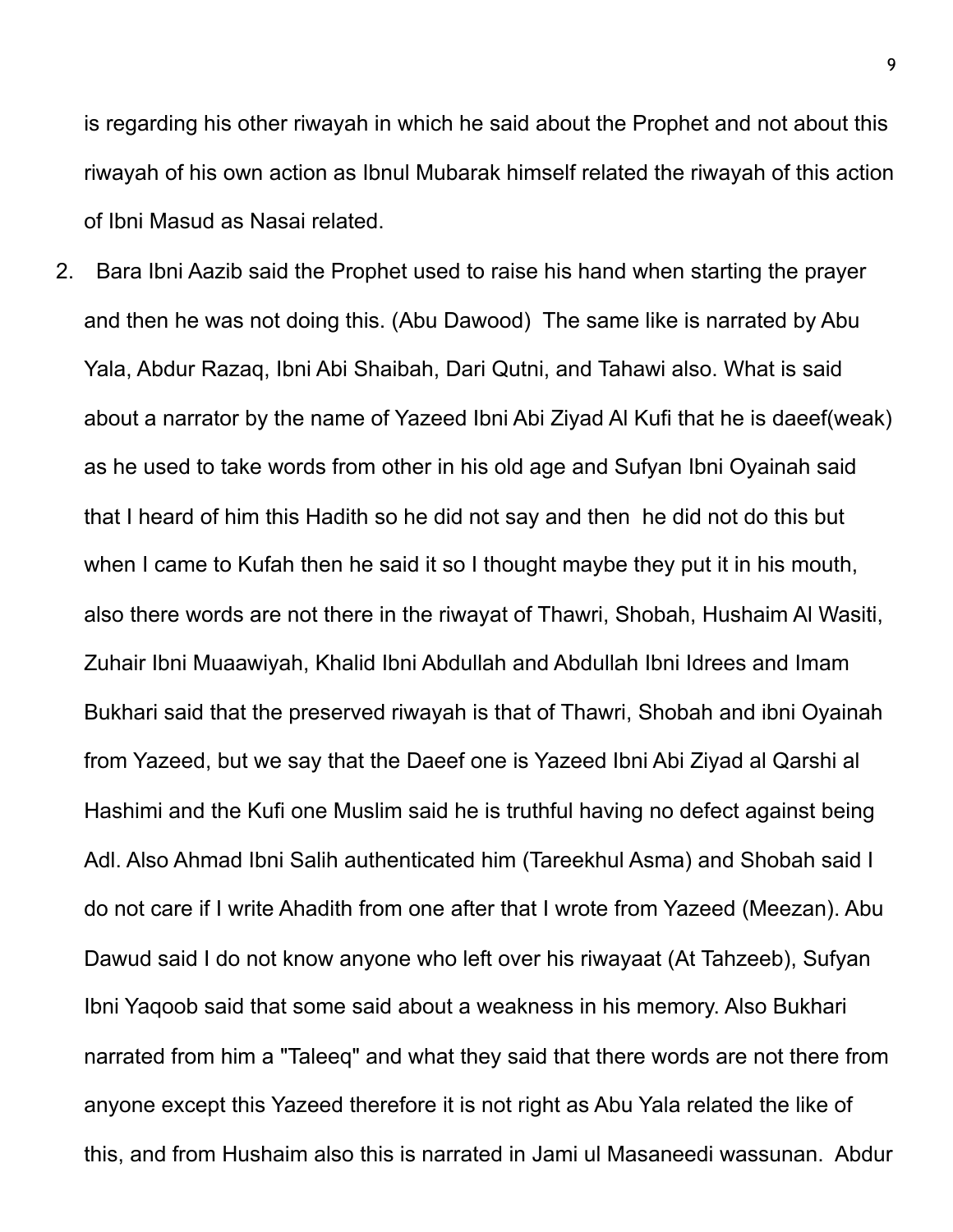Razaq narrated this from Ibni Oyainah, Tahawi from Thawri, Abu Yala from Ibni Idrees, Dari Qutni from Shobah and all these are his students before his weakness in memory, so in the saying of Ibni Oyainah we say that maybe he met him at Makkah at the time of Hajj because Yazeed was born in 47 after Hijrah in Kufah and died therein 136 A.H and Ibni Oyainah was born in Kufah in 107 A.H came to Makkah in 163 A.H and died therein 198 A.H. At the time of the birth of Ibni Oyainah, Yazeed was 67 years old and he migrated to Makkah 27 years after the death of Yazeed so now it is sure that he heard it from him when his memory became weak so we will take the narration of his previous students and the related words and then he did not do it again.

- 3. Abu Awanah relates from Ibni Umar that I saw the Prophet raising his hands (when starting his prayers) and when he was going to ruku and coming back from ruku he was not raising it.
- 4. Abu Dawud wrote a chapter who does not mention rising when going to ruku.
- 5. Abbad Ibn Zubair said that the Prophet was raising his hands when starting prayer and not raising them after until he completed his prayer (Bahaiqi).
- 6. Abu Malik al Ash'ari gathered his people together and showed them how the Prophet made wudu and how he prayed, so he raised his hands in "iftitah" (opening) only (Jami ul Masaneed was Sunan).
- 7. Ali said that the Prophet used to raise his hands in the beginning of his prayer only and then not. (Al ilal ul waandah)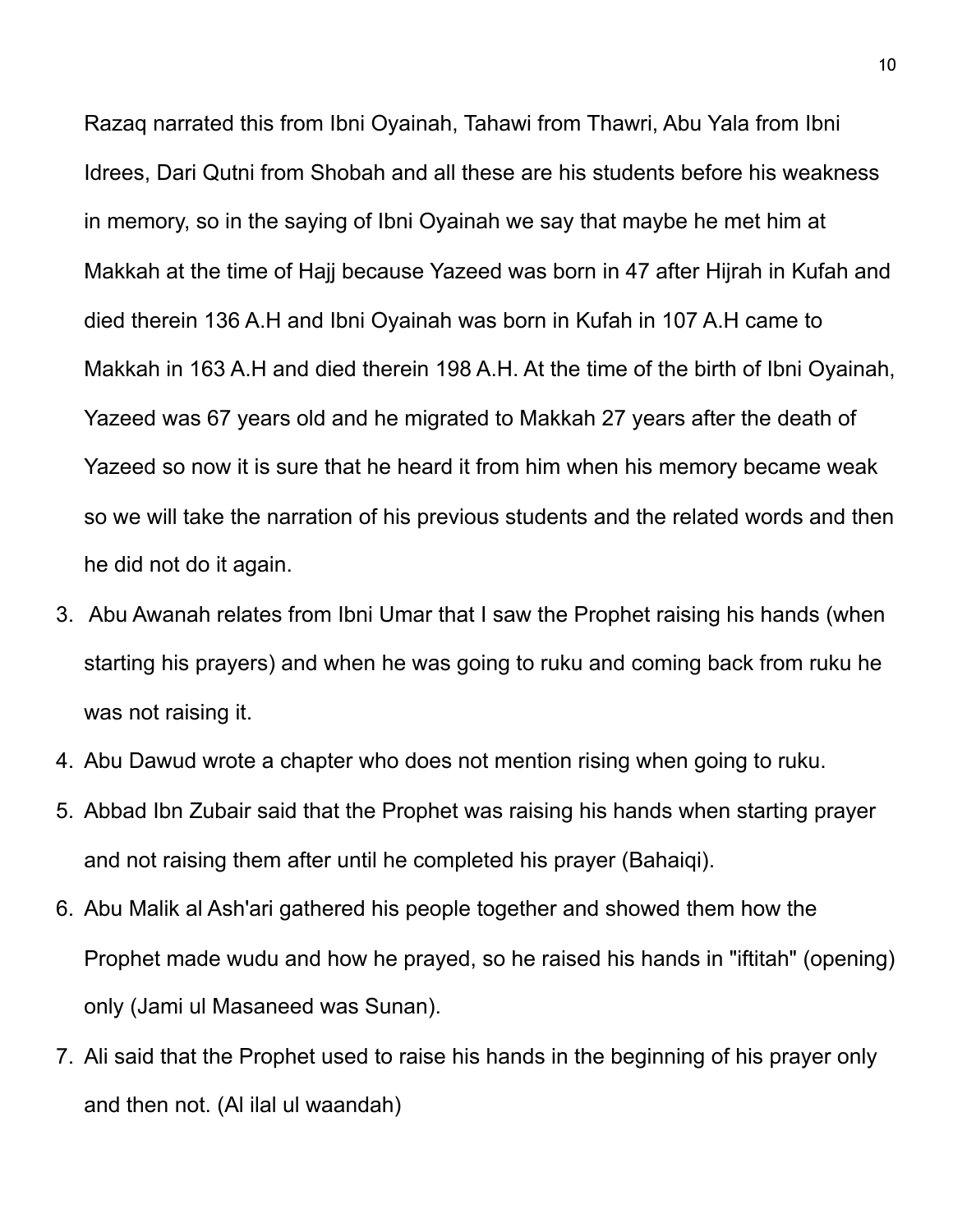8. Ibni Abdul Barr relates from Abu Hurairah that he was raising his hands

"Tahreemah" only and saying "Takbeer" when going down and coming up. Ibni Abbas said from the Prophet that the hands should not be raised but in 7 places, 1) Tahreemah , 2) when entering Masjidul Haram, 3) when standing at Safa, 4) when standing at Marwah, 5) when standing at Arafat and Muzdalifah, 6) both Maqams, 7) after throwing pebbles at Jamarat. In Muqamain in Jamarat and in Arafat and Mina each two are counted one. This Hadith is narrated by Imam Bukhari as "Mu'allaq" in Juz Raful Yadain, even though there is Ata Ibni Saaib when got confused a little in his late age, but we say that Warqa Ibni Umar who narrated this from Ata, he is of the time of Sahaba and Shobah was his early age student. Also Tabarain related this from Nasai and he does not relate from one who is left over so his confusion was not like that to be left over, and Tahawi related from Ibni Abbas that the Prophet said that hands would be raised in 7 places: when starting the prayer, near the house of Allah (starting the circumambulation of the Kaba), at Safa, at Marwah, at Arafat, at Muzdalifah, at the two Jamarats. Also Jabir Ibn Sumurah said that the Prophet of Allah came out and said why I see you raising your hands as if they are the tails of restive horses running away, be calm in prayer. (Muslim, Abu Dawood, Nasai). Ubaidullah Ibnul Aibtiyah relates that we were praying with the Prophet and we were saying Asalam ualakum wa Rahmatullahi wa Barakatuhu and one was indicating with his hand on both sides so the Messenger of Allah said at what are you indicating to with your hands as if they are the tails of restive horses, it is enough for one of you to put his hand on his thigh and then say salam to his brother on the right and left. (Muslim) So now those who insist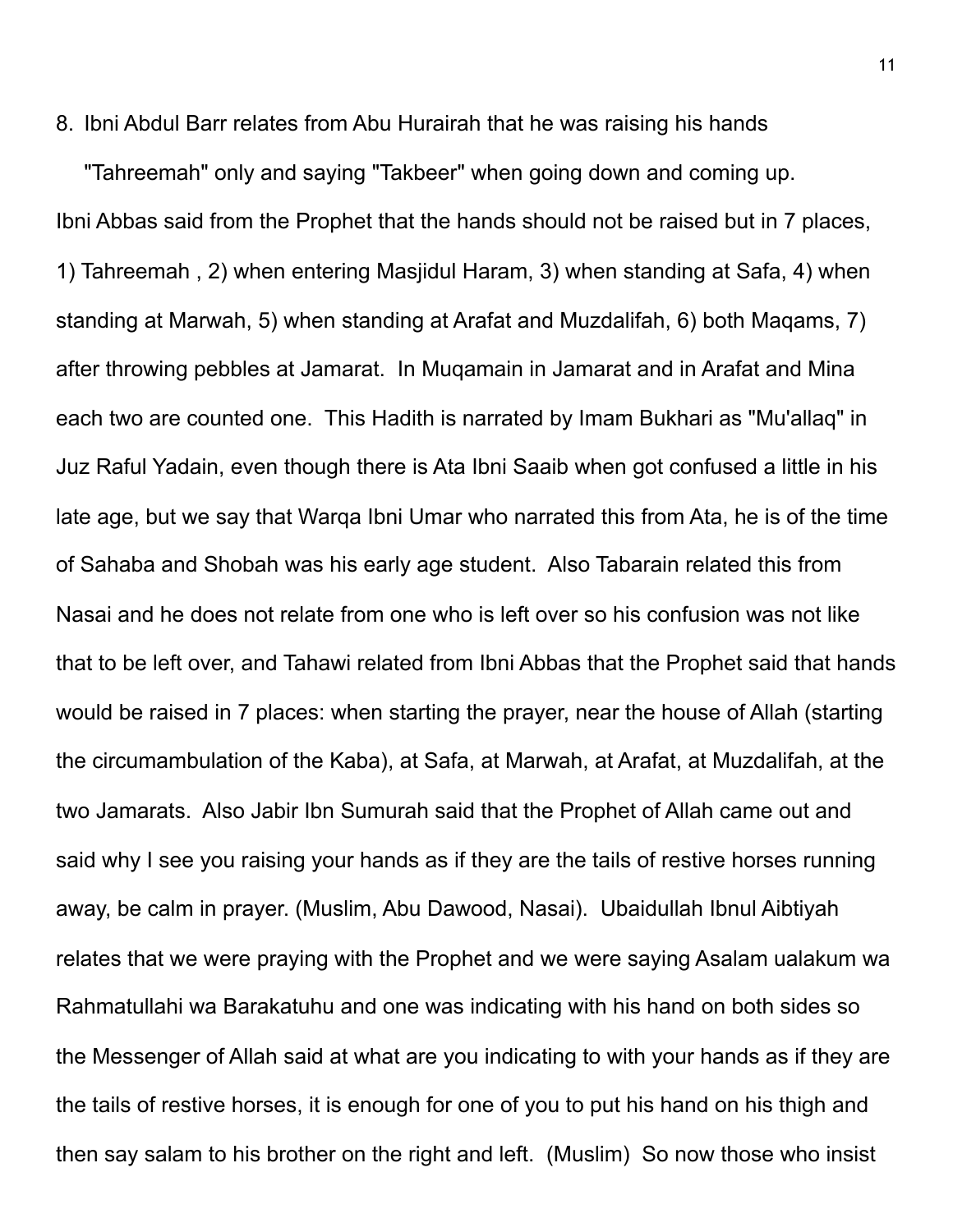on raising the hands insisted that these two Ahadith are regarding raising the hands at the time of "salam" and the Prophet disapproved it, but we say that the narration of both is different, also in the first one the Prophet said to be calm in prayer, while the second one is related to the time of salam and also Imam Nasai mentioned in the first one" and we were raising our hands in the prayer" while at the time of salam one is going out of his prayer and in the first one Jabir said that the Prophet came out and he said, while in the second one Ibnul Qibtia said "when we were praying with the Prophet" so all these things make it clear that there are two different Ahadith regarding two different situations. Also the first hadith relates to their individual prayer which could be sunnah or nafl and could be the action of some of them, while the second hadith is related to "Salat ul Jamaat" (prayer in congregation) so that was the action of all of them. The first hadith the disapproval is general as for as raising the hands is concerned while the second one is a disapproval to raise the hands at the time of "salam". If one may say for example that both these Ahadith are one so when Rasulullah ordered them to be calm at the time of "salam" which is coming out from the prayer then that calmness is required inside the prayer also. These are Ahadith. Now let us see what Sahaba and Tabieen were doing?

- 1. Bahaiqi in Sunan al Kubra narrates from Ibni Masud that I prayed behind the Prophet, Abu Bakr and Umar so they did not raise their hands but at starting time only.
- 2. Ibni Abi Shaibah in Musannaf and Tahawi in Sharh Ma aani Al Aathar narrated the same practice from Umar. Then one of the narrators of this Hadith Abdul Malik Ibni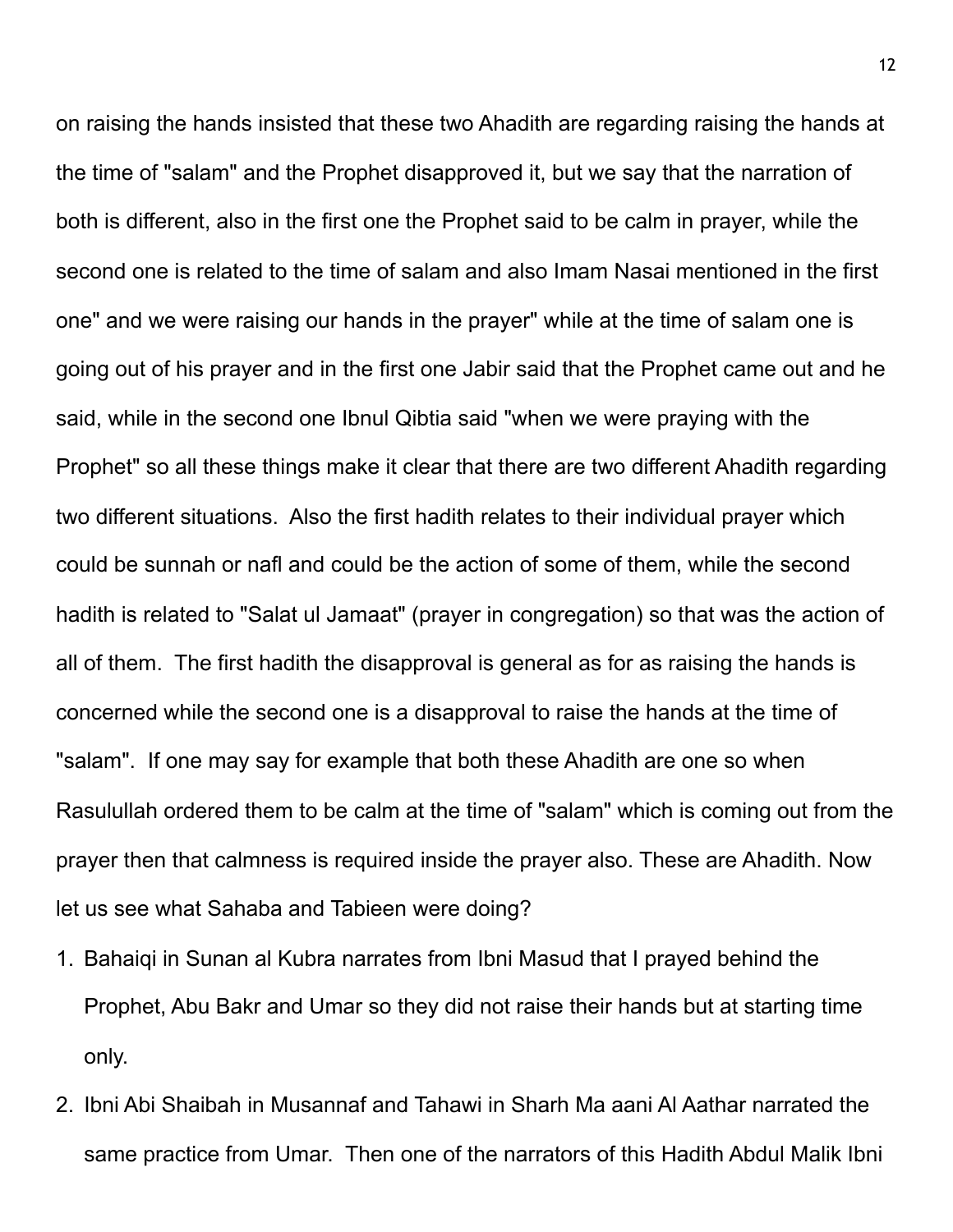Abjar said that Shabi, Nakha'i and Abu Ishaq all of them would not raise the hands but in the Tahreemah only. All these three are well known Muhaditheen, especially Shabi who met 500 Sahabah.

- 3. Aasim Ibni Kulaib narrates from his father that Ali used not to raise his hands except in Tahreemah. (Musannaf Ibni Abi Shaibah). Allamah Aini said this hadith is saheeh to the standard of Imam Muslim and regarding one narrator Abu Bakr Ibni Abdullah what Imam Baihaqi said that he is not that much authentic, so we say that Imam Muslim authenticated him and also "Ajali", Ibn Hajar, Imam Dhahabi and Yahya Ibni Maeen authenticated him. (Meezanul-Itidal, Tazheeb, Taqreeb)
- 4. Ibrahim Nakha'i said, "Ibn Masud used to raise his hands only in the beginning of his prayer. (Ibn Abi Shaibah) Yes Ibrahim did not take from Ibni Masud directly but his "Mursal Hadith" is accepted to the scholars.
- 5. Imam Muhammad in his "Muatta" narrated from Abu Jafar al Qari that Abu Hurairah used to lead them in prayer so he used to say takbeer in each going down and coming up. Also Qari said that he used to raise his hands when he was starting the prayer.

Mujahid said I never saw Ibni Umar raising his hands except in the start of his prayer. (Musannaf Ibni Abi Shaibah). Yes, one narrator in this hadith Abu Ibni Ayyash is known that his memory became weak in his old age however we say that this Hadith he narrated was before that age as Ahmad Ibni Yunas narrated this from Abu Bakr and Imam Bukhari even relates from Ahmad Ibni Yunus from Abu Bakr from Kitabut Tafsir. Ibni Abi Shaibah narrated from Abu Ishaq that the colleagues of Ali and Abdullah Ibni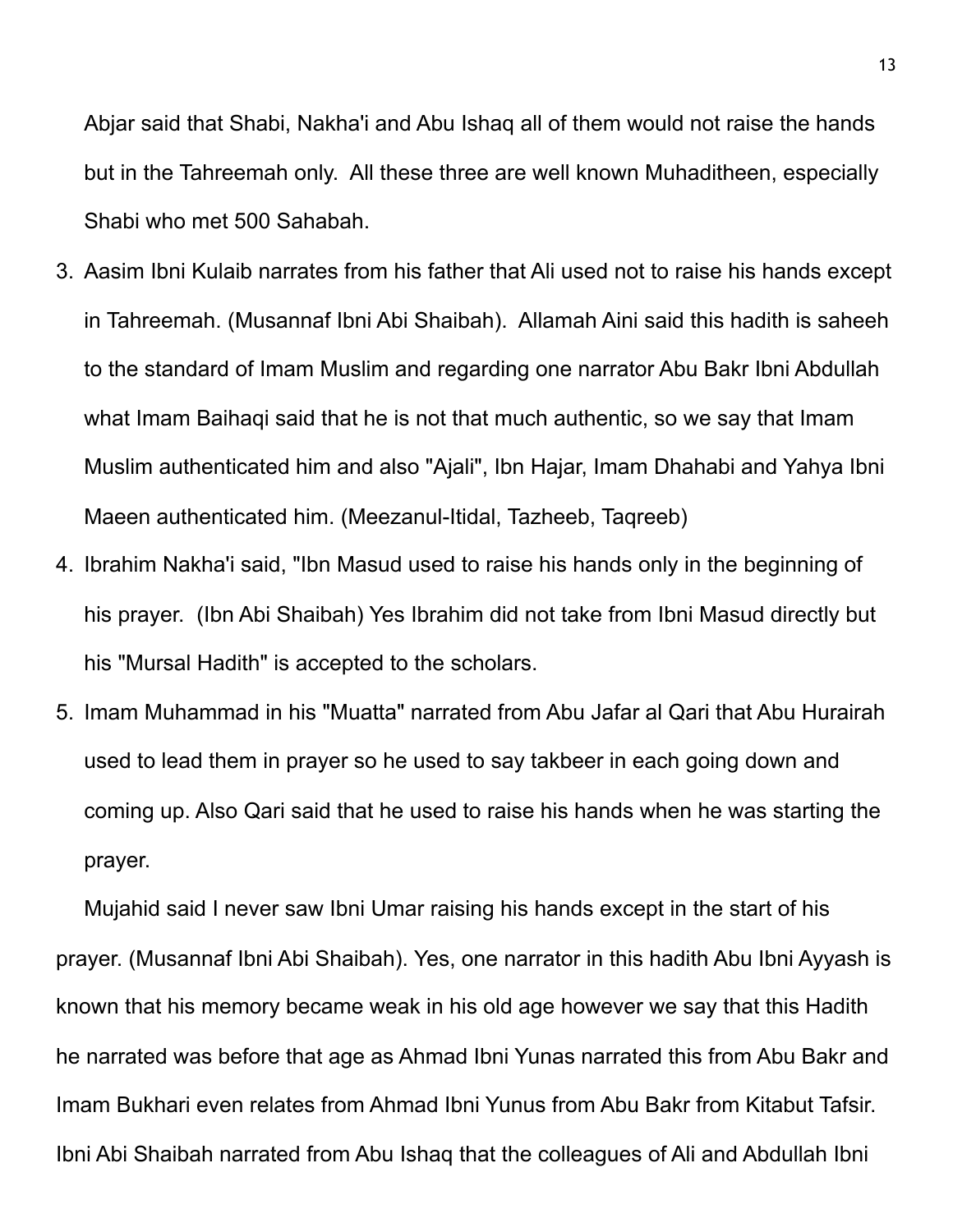Masud used not to raise their hands but in the beginning of the prayer. The same practice is know from Asawad, Alqamah, Ibni Abi Laila, Qais Ibni Abi Hazim, Khaithamah Ibni Abdur Rahman, Nakha'i and Shabi. (Ibni Abi Shaibah) Ibni Abdul Barr Maliki relates from Maruri that the people of Kufah would not raise their hands except in the beginning of prayer. Ibni Rusd said Imam Malik said that not raising the hands has priority (Bidayatul Mujtahid) Also Imam Tirmidhi said that this is the word of more than one from the Sahabah and Tabieen and this is the word of Sufyan and people of Kufah. Then we say that Imam Bukhari related two riwayat (narration) regarding raising the hands, one from Ibni Umar and the second one from Malik Ibnul Huwairith. The first one he relates from Salim from Ibni Umar where Ibni Umar said,"I saw the Messenger of Allah raising his hands." And Malik Ibnul Huwairith says that the Messenger of Allah did so. We say yes this the Prophet did but it doesn't mean that he was constantly doing so and what Baihaqi said from Ibni Umar "so this was his practice tell he met Allah". That is an addition by Baihaqi in his "Khilafiyat" and that is not in his "Sunan". We say that in that riwayah there is Ismah Ibni Mohammad al Ansari a narrator about whom Abu Hatam said" Not authentic" and Yahya Ibni Maeen said "a liar fabricates", Ibni Adi said "his riwayat are not preserved" and Aqeeli said, "He relates from authentic people non authentic riwayat". Also there is another narrator Abdur Rahman Ibni Quraish about whom Sulaiman said, he makes riwayat so what Ibni Hazm said that Ali Ibnul Madeeni the teacher of Imam Bukhari authenticated this riwayat does not make sense, and how a critic like him can do so. Then in the riwayat of Ibni Umar there are a few points;

14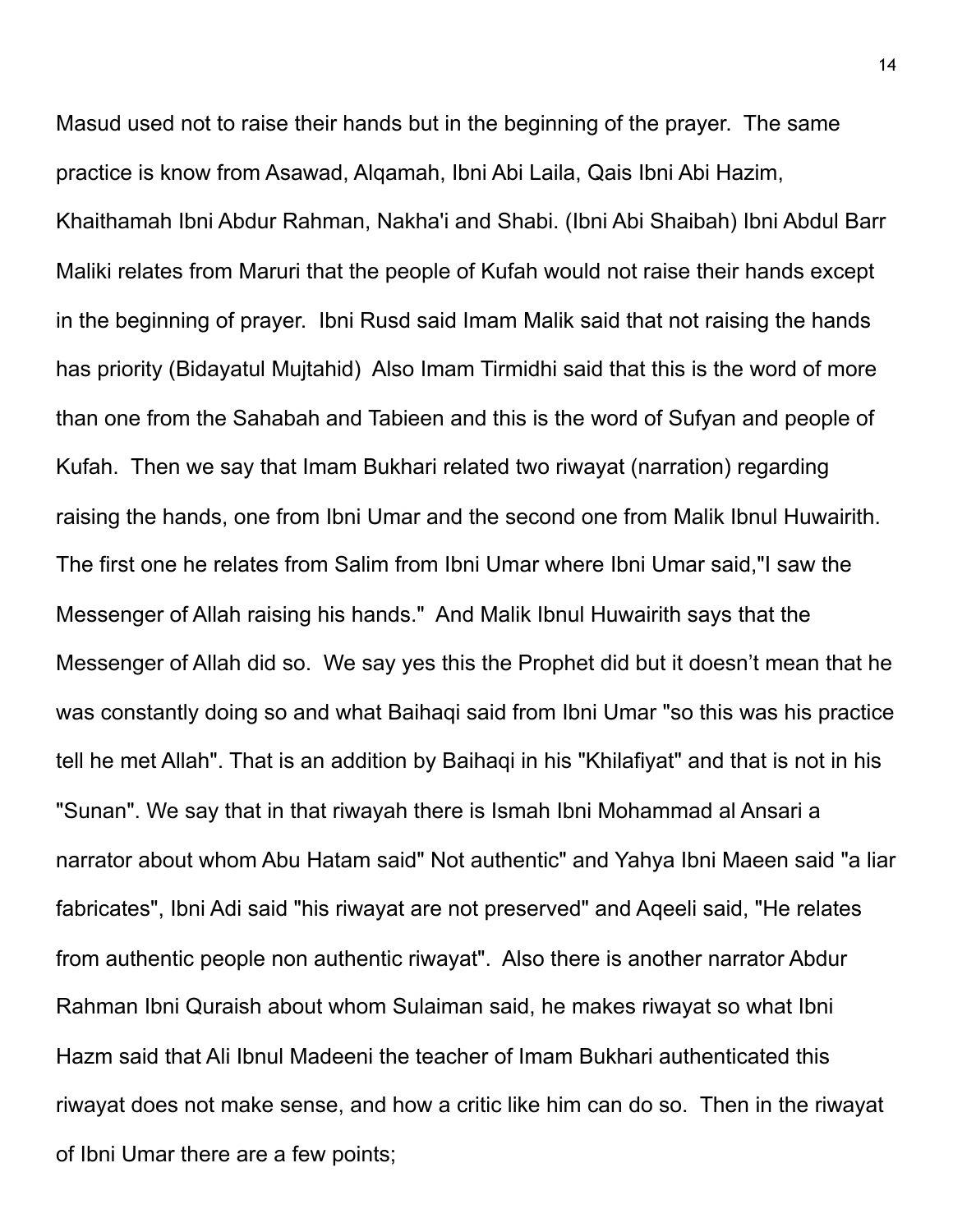- 1. Salim related the same from his father Ibni Umar as "Marfoo" i.e. attributed to the Prophet, but Nafi relates the same as "Mauqoof" i.e. attributed to Ibni Umar, and that is why Imam Malik left this Hadith as Aseeli said (Nailul Farqadain). Then Bukhari preferred the "Marfoo" one and Abu Dawud the "Mauqoof" one.
- 2. There is "Idtirab" in this Hadith as under
	- i. Raising hands are mentioned only at the time of "Tahreemah." (Saheeh Ibni Awanah)
	- ii. Raising the hands at the time of Tahreemah and when coming back from ruku.(Muatta)
	- iii. Raising hands at Tahreemah, at the time of going to ruku, and at the time of coming back from ruku. (Bukhari)
	- iv. The aforesaid three plus when he was standing after two rakats. (Bukhari)
	- v. Raising hands when going to for sajdah. (Bukhari)
	- vi. Imam Nasai mentioned this when one comes back from sajdah also. Ibni Hajar narrated from Tahawi the riwayah of Ibni Umar where he mentioned raising the hands in each going down and coming up. Even though if the riwayah of Ibni Umar is "Saheeh" as far as the "Sanad" (chain) is concerned, but it has "idtirab" (confusion) in its text. Also the practice of Ibni Umar in this regard has been related in different ways, so Ibni Hazm narrated that he raised his hands in Tahreemah at the time of ruku, when coming back from ruku, when making sajdah and in between two rakats as well. Tahawi narrated in Sharh Ma aanil Aathar from Mujahid that I prayed behind him so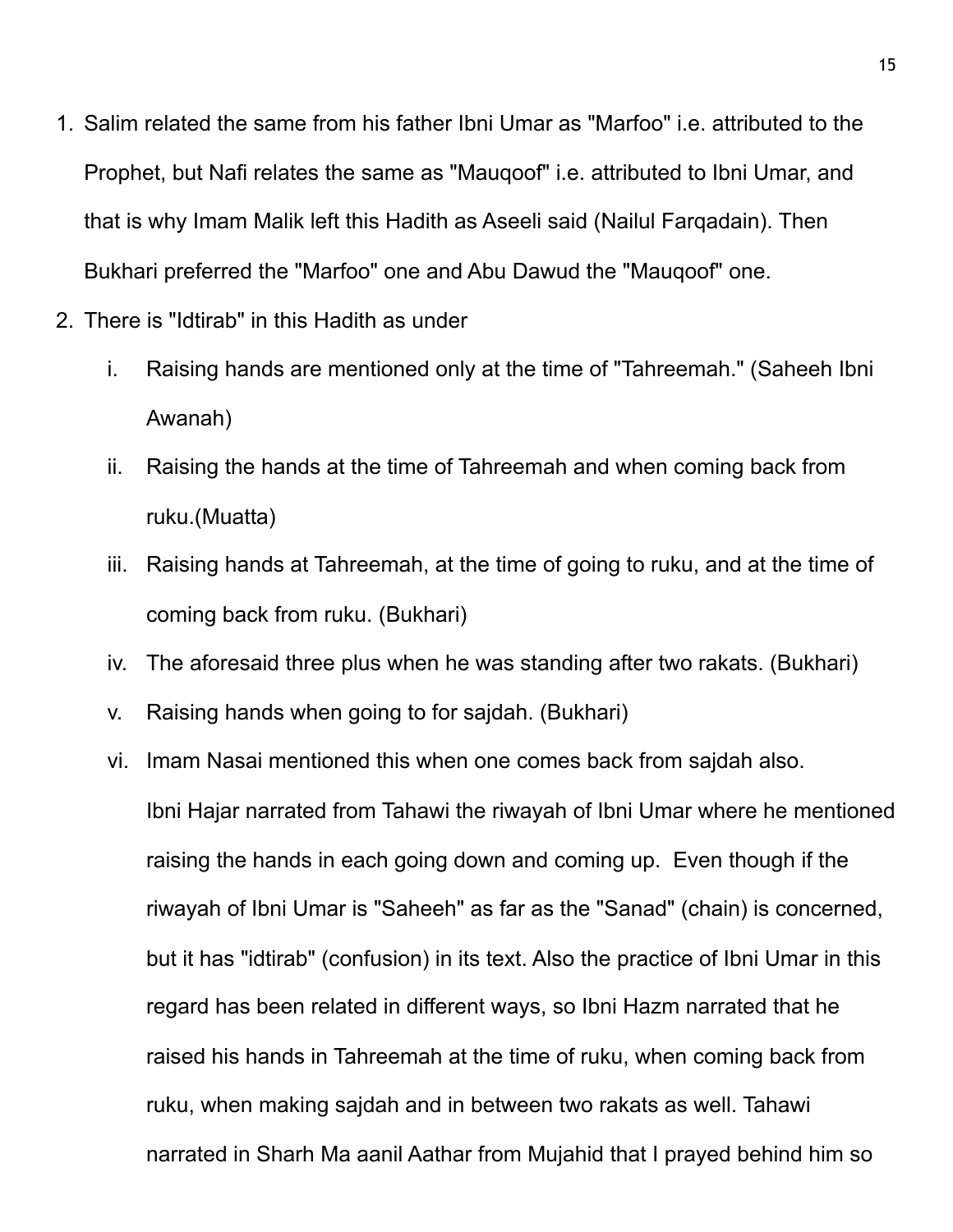he did not raise his hands but in Tahreemah only, also Allamah Aini narrated from Ibni Abi Shaibah the same practice of Ibni Umar. Imam Bukhari related that Mujahid joined him in a journey from Makkah to Madina which means that he prayed behind him more than one prayer. Also Imam Kasani in "Badai" narrated that Mujahid prayed behind him for two years. Tahawi said that this non raising was his practice after the demise of the Holy Prophet. Tawoos said that he was raising his hands it means that his not raising was not in his knowledge or sometime he was raising but mostly not. We say that both practices are ok. Malik Ibnul Huwairith stayed with the Prophet 19 or 20 days and he saw the Prophet raising his hands so he related the same, but Imam Bukhari related the riwayah of raising from Ibni Umar as this is his "Madhab" and did not mention the riwayah of not raising, while Tirmidhi mentioned the riwayah of not raising from Ibni Masud also. What Ibni Hajar said that raising the hands is narrated by 50 Sahabah, so Iraqi said this number is regarding raising hands in Tahreemah. Then the non raising is related from 4 Khulafa and so many Sahabah and Tabieen and this non raising of the hands was the practice of people not in Kufa only but in Makkah and Madina also and that is why Imam Malik did not do that due to taking the practice of the People of Madina to be a source of Shariah. Imam Auza'i met Imam Abu Hanifa at Makkah and asked him why you do not raise hands at ruku time and at coming back from ruku? He said it did not remain proven from the Prophet. Auza'i said, Zuhari told us from Salim from Ibni Umar from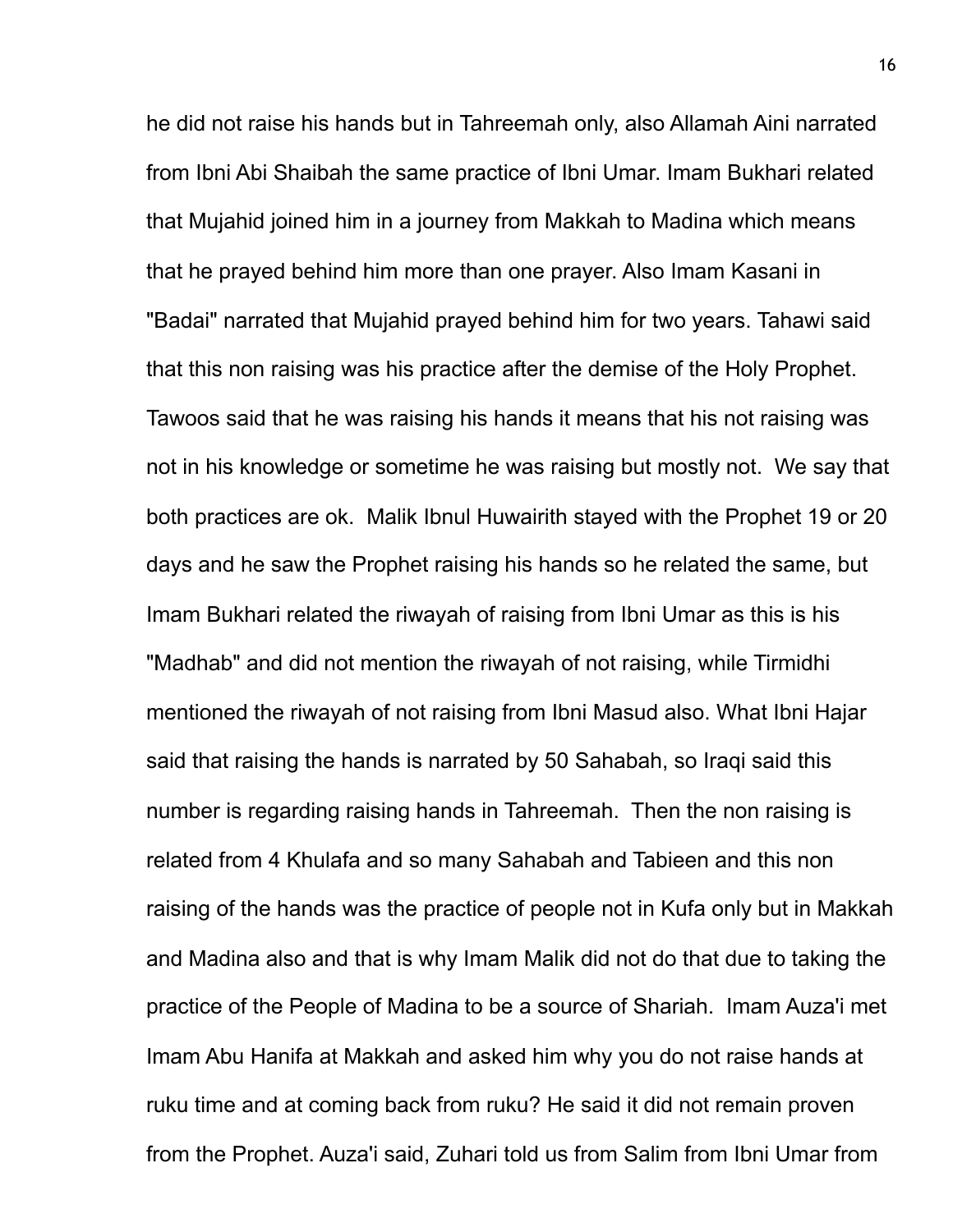the Prophet about the raising of the hands, Abu Hanifa said Hammad told us from Ibrahim from Alqamah and Aswad from Ibni Masud from the Prophet about not raising the hands. Auza'i said I say from Zuhari from Salim from Ibni Umar and you tell me Hammad from Ibrahim from Alqamah from Ibn Masud. Abu Hanifa said, Hammad was more "Faqeeh" (great Jurist) than Zuhari, Ibrahim was more than Salim and if the virtue of the company was not there, then I would have said that Alqamah is not less than Ibni Umar, while Aswad has the knowledge and priority and Abdullah is Abdullah. Auza'i was preferring through the chain of hadith and Abu Hanifa through the juristic approach of the narrators. Anyhow this is an issue where no group may condemn the other or object to. May Allah guide us and keep us guided. Ameen. The question is where to place the hands in prayer. It is understood that one has to place his right hand over the left as Abu Dawud relates from Ibni Masud that he was praying by placing his left hand over his right hand so the Prophet held his right hand and put it on his left. Now Shafites and Hanbalites say one has to put his right hand over the left elbow or close to the elbow as Bukhari narrated from Sahl Ibni Sad that people are commanded to place their right hand over their left arm and Wa'il Ibni Hijr said, He saw the Prophet putting his right hand over his left palm, wrist and elbow (Ahmad, Muslim, Abu Dawud, Nasai). Qabeesah Ibni Halb said that my father told me that the Prophet used to lead us putting his right hand over his left. The Hanafites say one has to put his right palm over the back of his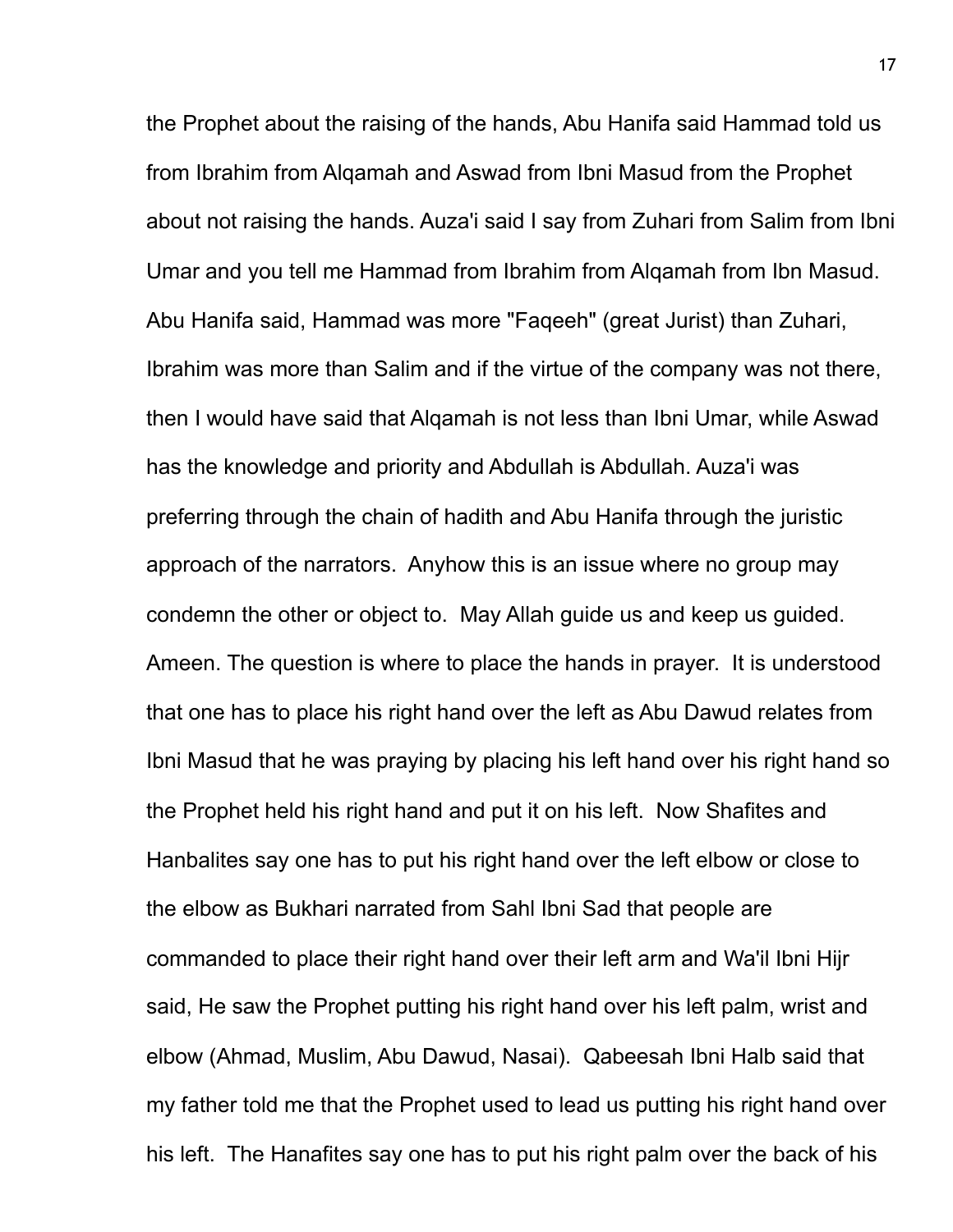left palm and to make a circle by his small finger and thumb around his wrist. This difference is also that of the best way as the Hadith of Wa'il said three things left palm, wrist and arm. The Hanafites these are three ways. Putting hands beneath the chest up to the naval as Wa'il narrated this that the Prophet put his hands on his chest. This is according to Shafites but near Hanafites and Hanbalites one has to put it beneath naval as Ahmad and Abu Dawud narrated from Ali that the sunnah is to put the right hand over the left under the naval. And doing so it is not possible to put the right palm over the elbow. According to Malik the best way is to leave it hanging. Then according to the Hanafites and Malikites men have to raise their hands to the level of their ears and according to Hanafites the men have to put their hands under their naval, (belly button). However women should raise their hands to the level of their shoulders as this is more covering for them and their beauty has to be concealed as Allah said and to bring down their outer garments over themselves 33:59 and this is to cover their body and specially their bosoms. The same is the case of putting the hands over their chests. Abu Dawud narrated a Hadith from Yazeed Ibni Habib that the Prophet saw two women praying so he said when you make sajdah then join some flesh to the earth as women are not like men in this regard. Also Ali Muttaqi in Kanzul Ummal narrated a Hadith from Ibni Umar that "a woman when making sajdah may join her abdomen to her thighs to be more concealing". He also narrated from Ali that when a woman makes sajdah she may join her thighs. Then the